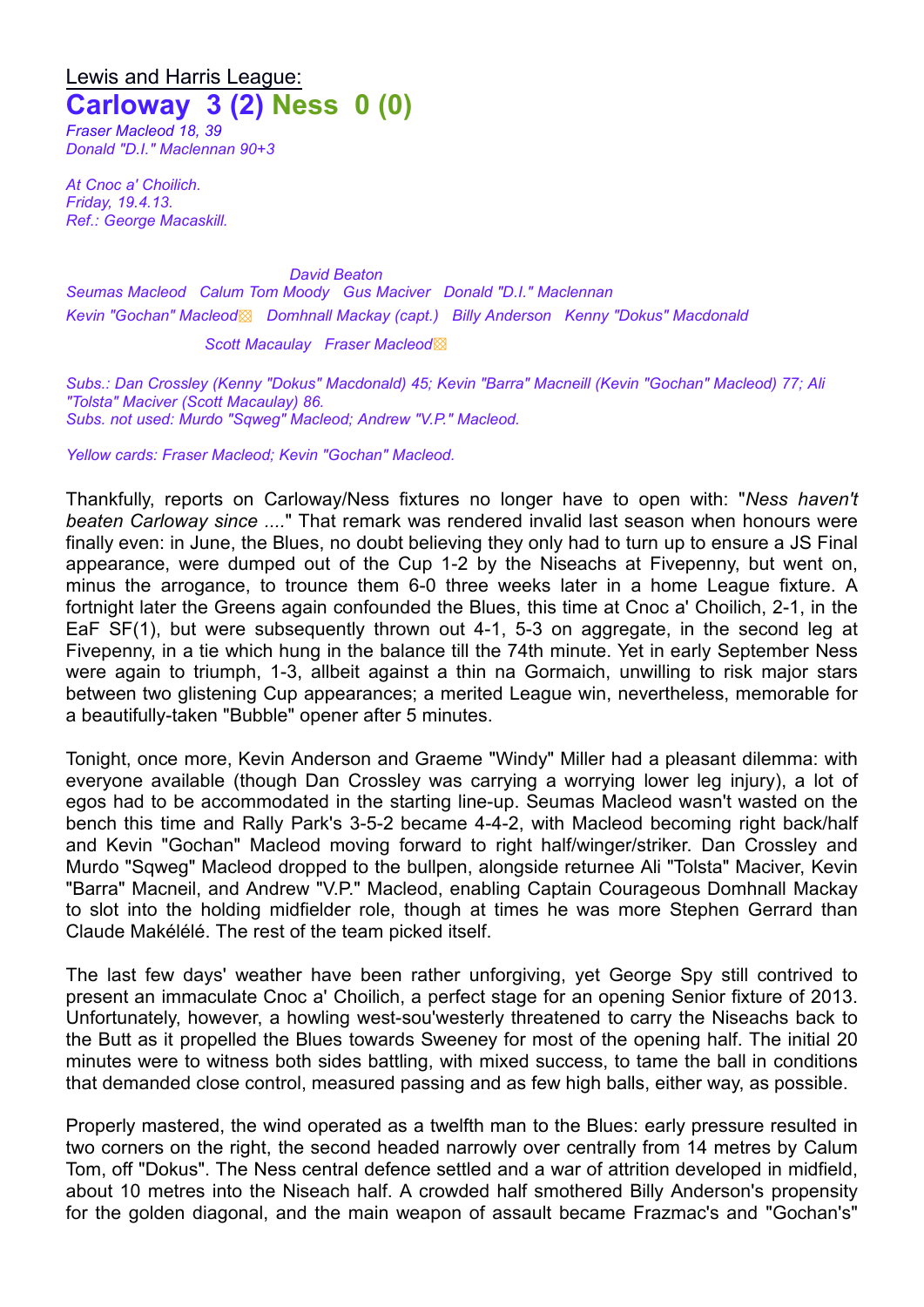electrifying pace, though the latter's equilibrium was rocked by an early heavy tackle. Andrew "Bubble" Macleod tried to animate Ness forward out of midfield but though he twisted/turned/created space, lack of attacking targets meant the Mackay/ Moody/ Gus Maciver axis was largely untroubled and could dominate and crowd out any potential threat.

On 17 minutes the wind doubled the pace of a speculative "Dokus" drive from 20 metres, whizzing 2 metres wide of Ness's left-hand post. A minute later came a simple opener: a Billy Anderson corner on the left, beautifully-flighted (aren't they always?), found "Gochan" just inside the box to head inwards, for Fraser Macleod to flick high past an unprotected Sweeney to his right (1-0).

Complacency almost led to an immediate reply, with Andrew Macleod breaking wide on the left to the touchline, doubling back and forth like Garrincha, then laying back centrally, but a retreating "Gochan" arrived in time to boot clear. On 22 minutes a quick corner on the right saw Anderson move in along the touchline to cross head-high to Seumas Macleod at the near post but his attempt glanced away off the post. Moments later Sweeney had to move smartly to nick the ball before a breaking "Dokus", off a Frazmac cross from the left. On 26 minutes neat midfield interplay by Micheil Smith sent Ness rightwards into the Carloway box; the lay-off back to the central edge of the box saw a No. 3 (Scott?) flighted shot safely held by Beaton under his bar. On the half-hour a speculative "Dokus" drive, utilising the wind, from 25 metres, nearly fooled the keeper but he recovered to smack the treacherous dipping ball off to his right with his foot.

Out of nothing a second Carloway goal appeared: a tussle on the left, 20 metres from the byeline, saw Scott Macaulay rob Scott Macrury, advance, and his low squared cross found an unmarked Fraser Macleod arriving in the centre to tap past a helpless Sweeney. (2-0). Moments later Frazmac set up an overlapping "Gochan" on the right but as he moved in, the wind carried the ball away from him and past. Then 3 minutes later "Gochan" , breaking right, returned the favour, but his low cross was difficult to control and spun away from Macleod.

Half-Time: Carloway 2 Ness 0.

The question now was, could Ness use the wind to their advantage, as Carloway had eventually managed to do in the first half? An opening surge suggested it was possible. In arguably Ness's best chance of the game, on 46 minutes, the ever-present pain in Carloway's neck, Andrew "Bubble", had the nerve to rob the Blues' captain in central midfield, 22-23 metres out, race in on the right, draw Beaton, then send the ball round the keeper - and the far post. Ouch! Now that would have made the game really interesting! Na Gormaich retaliated immediately, with a "Gochan" break on the right to the bye-line, but his whipped low cross was scrambled against Frazmac and flew past for a goal-kick.

Ness were certainly pushing forward into the game much more but Carloway were gradually harnessing the wind again and accelerating down the wings fast, time after time. On 54 minutes a Crossley trip on "Bubble" led to a Macleod free-kick from 20 metres centrally flying straight to Beaton. Three minutes later Fraser Macleod was freed to move into the box unmarked but Sweeney managed to block his drive with his shins for a corner. The same player burst from the centre line down the left wing two minutes later, outpacing the defence and into the box, but his slip from 12 metres mirrored "Bubble's" earlier attempt and whooshed past the far post.

Another break on the left on 63 minutes by Macaulay saw him check, reverse, then cross low into the box, but a covering Jack Dunlop blocked on the edge of the box, unfortunately with his arm. Unintentional perhaps, but it did deny Carloway an advantage. The normally decisive Mackay seemed to hesitate, before striking low to Sweeney's right; however, the keeper guessed right and dropped confidently on to the ball.